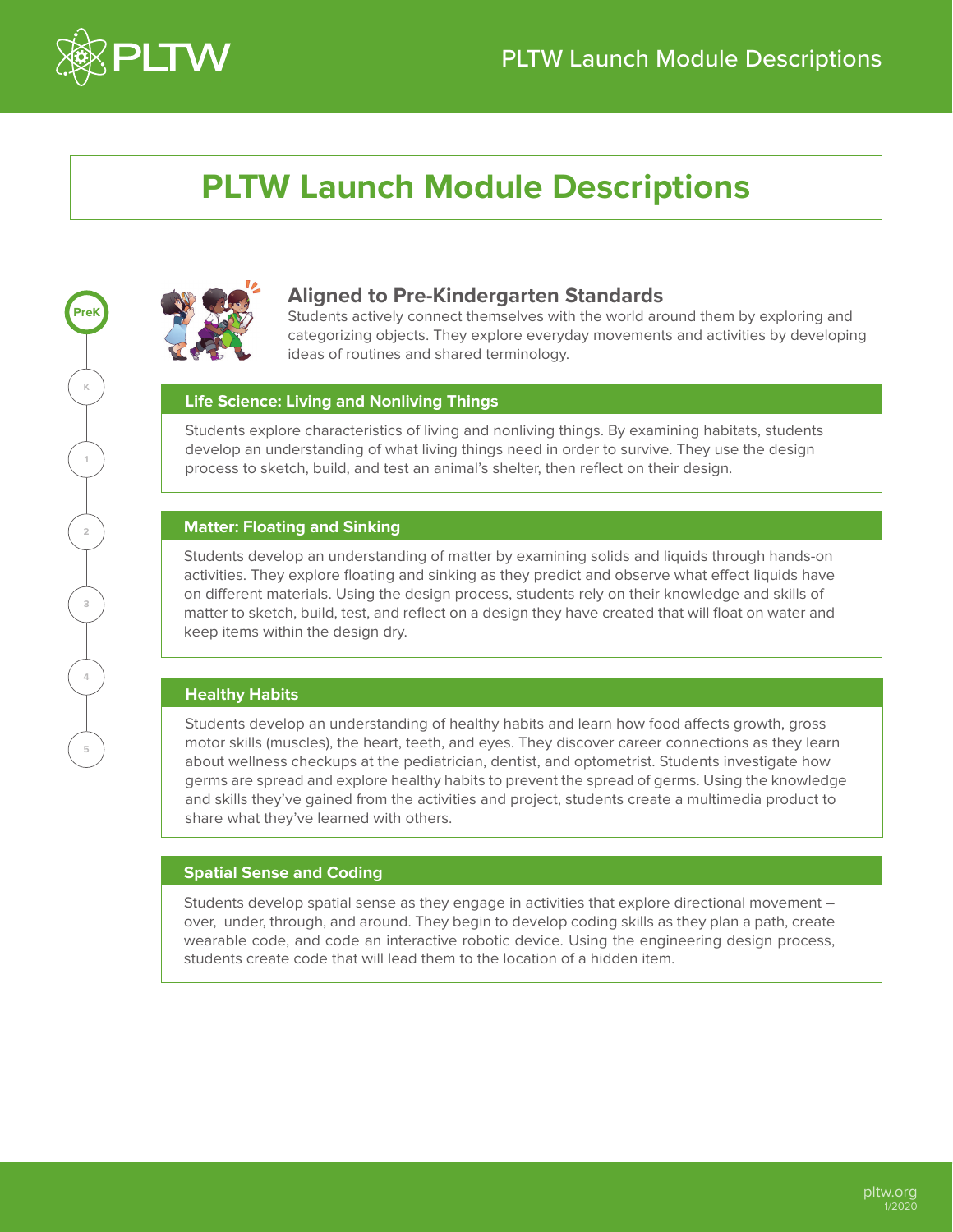

**K K**

**2**

**3**

 $\left(\begin{array}{c} 1 \\ 1 \end{array}\right)$ 

**4**

**5**

**PreK**

## **Aligned to Kindergarten Standards**

Students observe phenomena with a purpose, and engage in making an impact on the world around them. They make choices of materials and designs in order to provide solutions to real-world problems.

## **Structure and Function: Exploring Design**

Students discover the design process and how engineers influence their lives. They explore the elements of structure and function by identifying products around them designed by engineers and asking questions engineers might ask. They are introduced to a design problem through a story in which Angelina wants to design a paintbrush. Students apply their knowledge from the module to design their own paintbrushes.

## **Pushes and Pulls**

Students investigate pushes and pulls on the motion of an object and develop knowledge and skills related to forces of differing strengths and directions. Their explorations include pushes and pulls found in their everyday world, such as pushing a friend on a swing or pulling a wagon. In this module's design problem, Mylo needs to move rocks from his yard so he can install a swing set. Students work through the problem by applying what they learn about forces.

## **Structure and Function: Human Body**

Students explore the relationship between structure and function in the human body. They examine major organs within the body and investigate how the structure of each is related to its function. Students are introduced to the design problem through a story in which Angelina falls off the monkey bars and breaks her arm. Students learn about the diagnosis and treatment of her injury and then work to design and build a cast for Angelina.

#### **Sunlight and Weather (Available for the 2020-21 school year)**

Students learn about the Sun's warming effect on Earth. They investigate how the Sun affects different Earth materials, which leads to how the Sun affects our weather. Students learn how to describe the weather to make observations and collect data. They use this data to describe patterns over time, which helps predict the weather. They view a local weather forecast to understand how the weather impacts their daily lives. Students practice how to dress for the day by dressing Angelina, Mylo, or Suzi based on a forecast. Then, they use the design process to design a structure that can reduce the Sun's warming effect.

## **Animals and Algorithms**

Students explore the nature of computers and the ways humans control and use technology. Starting with an unplugged activity, students learn about the sequential nature of computer programs. Students are inspired by a story in which Angelina, Mylo, and Suzi make animations to teach preschoolers about animals in their habitats. Then, students work in small groups to design and program a simple digital animation about an animal in its habitat.

#### **Living Things: Needs and Impacts (Available for the 2020-21 school year)**

Students investigate the needs of living things. During an outdoor walk, students look for plants and animals and consider how their needs are met in their natural environment. Then, they explore how living things impact the natural environment. They participate in a simulation to observe how an animal impacts the natural environment to meet its needs. Students then explore human needs and wants and how humans impact the natural environment, both positively and negatively. In an exercise to reduce waste, students use the design process to build a new game or toy out of reusable materials.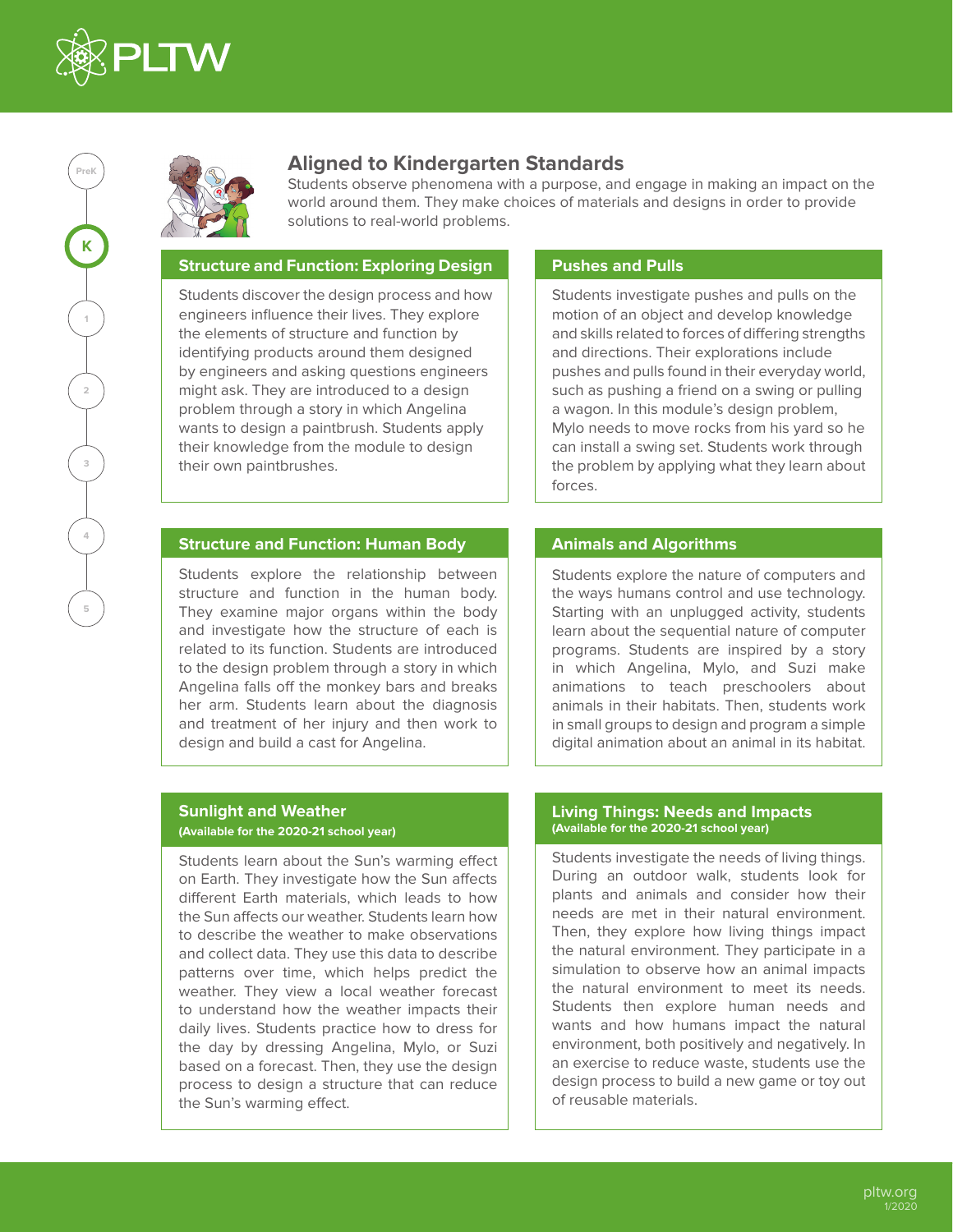



## **Aligned to First Grade Standards**

Students explain natural phenomena with models. They rely on their scientific knowledge to define problems, and to develop solutions to those problems by applying their STEM knowledge and skills.

## **Light and Sound**

Students investigate the properties of light and sound, including vibration from sound waves and the effect of different materials on the path of a beam of light. After students develop an understanding of light and sound, they are challenged to solve a design problem Mylo, Suzi, and Angelina face. In the story, the characters are lost and must use only the materials in their backpack to communicate over a distance by using light and/or sound. Students use the design process to sketch, build, test, and reflect on a device that solves this design problem.

## **Light: Observing the Sun, Moon, and Stars**

After observing the sun, moon, and stars, students identify and describe patterns in their recorded data. Angelina, Mylo, and Suzi introduce the design problem, which challenges students to create a playground structure designed to protect students from ultraviolet radiation. Students utilize their knowledge of light to design, build, and test structures created to solve this problem. Students then evaluate their designs, share their findings, and explore ideas to improve their structures based on the testing data.

## **Animal Adaptations**

Students explore animal adaptations for protection, camouflage, food obtainment, and locomotion. Students learn what it means for an organism to be adapted to its environment and how different adaptations can be categorized. Students are introduced to the design challenge when Suzi announces she is visiting the Sahara and needs to get prepared for her trip. Students are challenged to design the ideal shoe for travelers to wear in extreme environments, applying what they have learned and looking to plant and animal adaptations to guide their designs.

## **Animated Storytelling**

Students explore the sequential nature of computer programs through hands-on activities, both with and without a computer. They examine key aspects of storytelling and devise how to transition a narrative from page to screen. Students discover the design problem through a story about Angelina, Mylo, and Suzi, who wish they could find a way to create a story with characters who move and interact with each other. Combining fundamental principles of computer science with story-building skills, students develop animations that showcase characters, settings, actions, and events from short stories of their own creation.

## **Designs Inspired by Nature (Available for the 2020-21 school year)**

Students investigate how offspring are like their parents. They model animals' patterns of behavior which help them survive. They learn how plants and animals have external parts that help them meet their needs. With this understanding, students follow the design process to build a model of an outdoor shelter that is inspired by plant and animal external parts.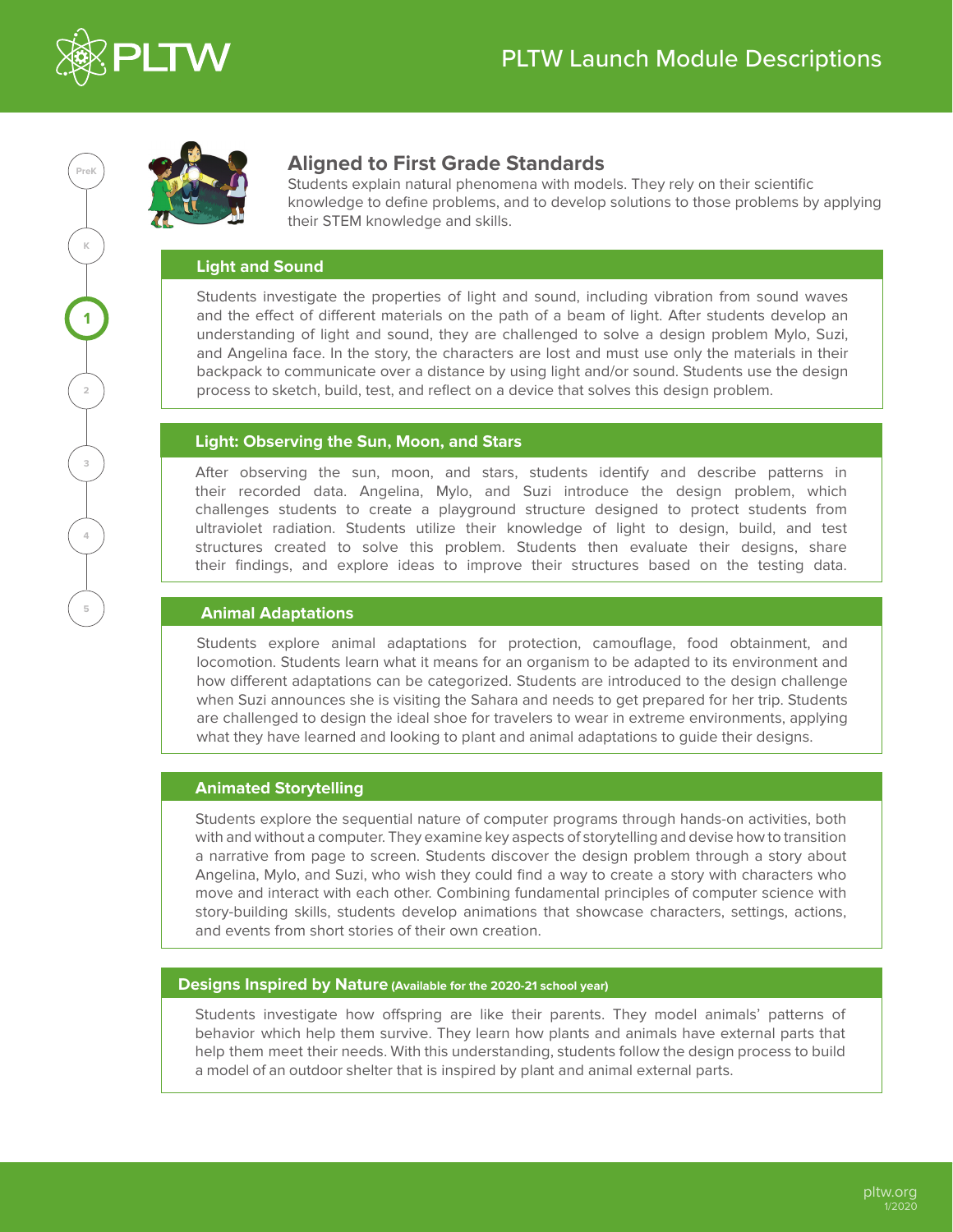



## **Aligned to Second Grade Standards**

Students look for the mechanisms that drive phenomena by considering cause and effect, including designing digital scenarios in which an action has a result. They explore how systems change over long timescales.

## **Materials Science: Properties of Matter**

Students investigate and classify different kinds of materials by their observable properties, including color and texture. They learn about states of matter and properties of materials, including insulators and conductors. In the design problem, Angelina, Mylo, and Suzi are challenged to keep ice pops cold during a soccer game – without a cooler. Students apply their knowledge and skills to determine the best material to solve this design problem and then evaluate how their designs might be improved.

## **Materials Science: Form and Function**

Students research the variety of ways animals disperse seeds and pollinate plants. They expand their understanding of properties of matter as they consider the form and function involved in seed dispersal and pollination. Students are introduced to the design problem when Angelina, Mylo, and Suzi are tasked with starting a wildflower garden on an expansive plot outside of their school. To solve the design problem, students apply their knowledge and skills to design, build, test, and reflect on a device that mimics a way in which animals disperse seeds or pollinate plants.

## **The Changing Earth**

Students explore how the surface of the Earth is always changing. They are introduced to different types of maps and explore how these maps convey different information about the world in which we live, including where water is found on Earth. Angelina, Mylo, and Suzi introduce the design problem when faced with the challenge of helping a community threatened by a potential landslide. Students investigate the different forces that shape the surface of the Earth and design solutions to limit the impact of erosion on this fictional community, which is located at the bottom of a hill that was recently destabilized by a fire.

## **Grids and Games**

Students investigate numerical relationships while learning about the sequence and structure required in computer programs. Starting with computer-free activities and moving to digital challenges, students apply addition and subtraction strategies to make characters move on a grid. Angelina presents the design problem when she expresses her desire to design a game she can play on her device. Using skills and knowledge gained from these activities, students work together in groups to design and develop a game in which a player interacts with objects on a screen.

## **Living Things: Diversity of Life (Available for the 2020-21 school year)**

Students learn about the diversity of life in habitats, or biodiversity. They observe different habitats and the living things that grow in them. They engage in three scenarios to learn the importance of having many different organisms in a habitat. Next, students investigate how much water and sunlight plants need to grow in an environment. They use the design process to design a planter garden to grow in a specific environment.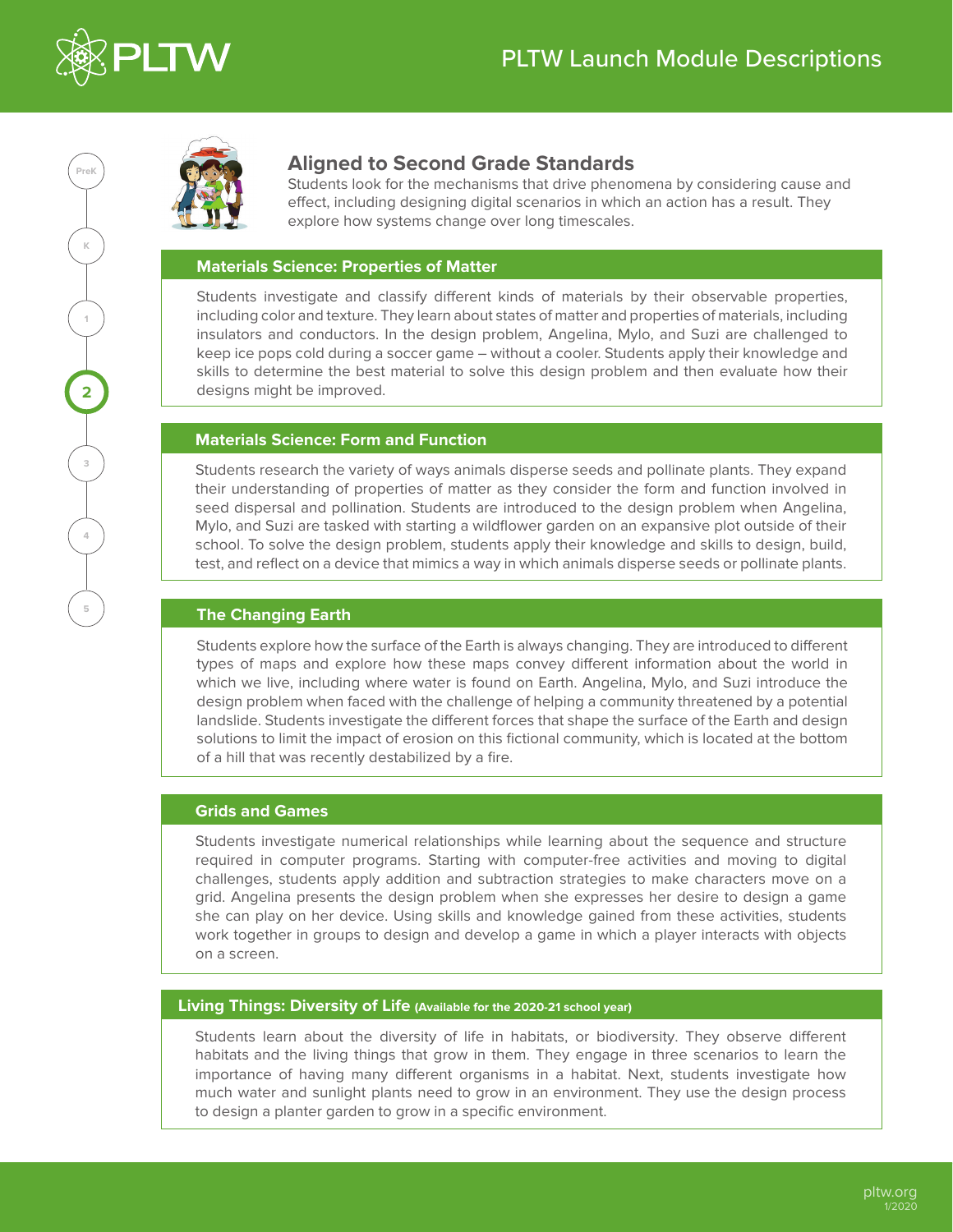



## **Aligned to Third Grade Standards**

Students create models and make improvements through an iterative process. They design solutions that require them to move beyond their immediate surroundings, and make connections between local and global events.

## **Stability and Motion: Science of Flight**

Students discover aeronautics alongside Angelina, Mylo, and Suzi. They are inspired by the characters' desire to use their skills to help those in need. Students learn about the forces involved in flight. They design, build, and test an experimental model glider to find out how to adjust the glider to change its flight. Students apply the design process to the problem of delivering aid to an area where supplies must be airlifted.

## **Stability and Motion: Forces and Interactions**

Angelina, Mylo, and Suzi go on a field trip to the zoo and are faced with a challenge of how to rescue a trapped tiger. Their adventure motivates students to explore simple and compound machines. In addition, students investigate forces, including magnetism. They apply their knowledge of forces and simple and compound machines to design a model that can be used to rescue a zoo animal while keeping it safe in the process.

## **Variation of Traits**

Students investigate the differences between inherited genetic traits and traits learned or influenced by the environment. They explore the phenomena that offspring may express different traits than parents as they learn about dominant and recessive genes and also investigate how predicted outcomes compare to experimental results. Angelina, Mylo, and Suzi introduce the design problem when challenged to examine different traits found in three sets of seeds. Students then model how the gene for stem color is passed on and expressed among sample sets.

## **Variation of Traits (Available for the 2020-21 school year)**

A litter of puppies intrigues Angelina, Mylo, and Suzi because the color of some of the puppies is different than their parents. They explore the phenomena that offspring may express different traits than parents as they learn about dominant and recessive alleles. Students investigate inherited traits and multifactorial traits. Students discover that variation of traits may provide advantages among individuals of the same species. Using the design process, students design the offspring of two fictional parent animals that are able to survive in a specific environment. They use data to support the inherited traits passed from the parents to the offspring.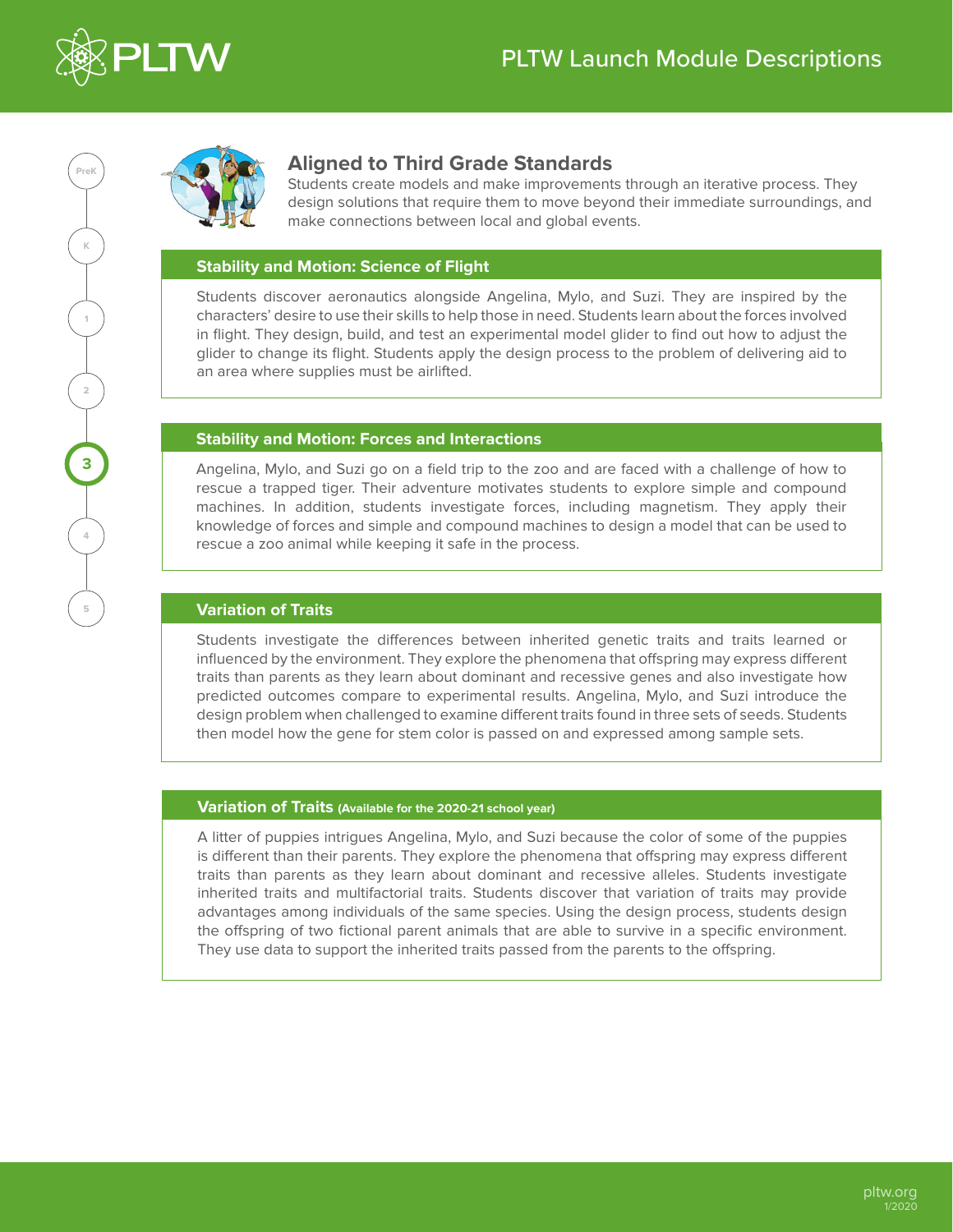

# **K PreK 1**<br>
—<br>
— **4 1 3 35**

## **Aligned to Third Grade Standards** *(cont.)*

## **Programming Patterns**

Angelina, Mylo, and Suzi are challenged to use computer programming to write a story with different endings. To join them in this design problem, students build coding skills that include events, loops, and conditionals that help them learn how to sequence instructions to be executed in a program. Starting with unplugged activities and progressing to programming in a block-based language on a device, students learn how to think computationally about a program. Combining their writing and programming skills, students develop interactive stories with multiple plots on a device.

## **Weather: Factors and Hazards**

Angelina, Mylo, and Suzi wonder about a flood threatening to destroy the garden of Suzi's grandmother. They classify data related to three factors that affect weather: precipitation, temperature, and wind. They compare and contrast weather and climate, using the three factors in their descriptions. Students evaluate the role of materials in building structures that can withstand a weather hazard. They design a solution that reduces the impact of a weather-related hazard.

## **Life Cycles and Survival**

The low yield of the community garden near Angelina, Mylo, and Suzi's school has them wondering about a cause. Students pick up the challenge by considering one possible factor: the decline of honeybees at the garden. They begin by learning about the similarities and differences of animal life cycles. They explore animals that live in groups and animals that live solitary lives. They learn that honeybees have an important relationship with flowering plants and that both life cycles are connected. Students also investigate the decline of honeybees due to environmental factors. Using the design process, they create a model of a habitat that promotes the survival of bees. Students create a public service announcement that shares their designs as a way to raise awareness about the importance of bees.

## **Environmental Changes**

 Angelina, Mylo, and Suzi take action to stop the effects of pollution on a local wetland habitat. This motivates students to explore different habitats and how they support life. They examine what fossils reveal about how organisms and habitats adapt and change over time. Students learn about environmental changes and simulate the effect they have on living things. Then, they take a deeper look at specific examples of environmental changes in their own habitat. Students use the design process to explore one problem caused by environmental change and develop an action plan to reduce or stop future damage.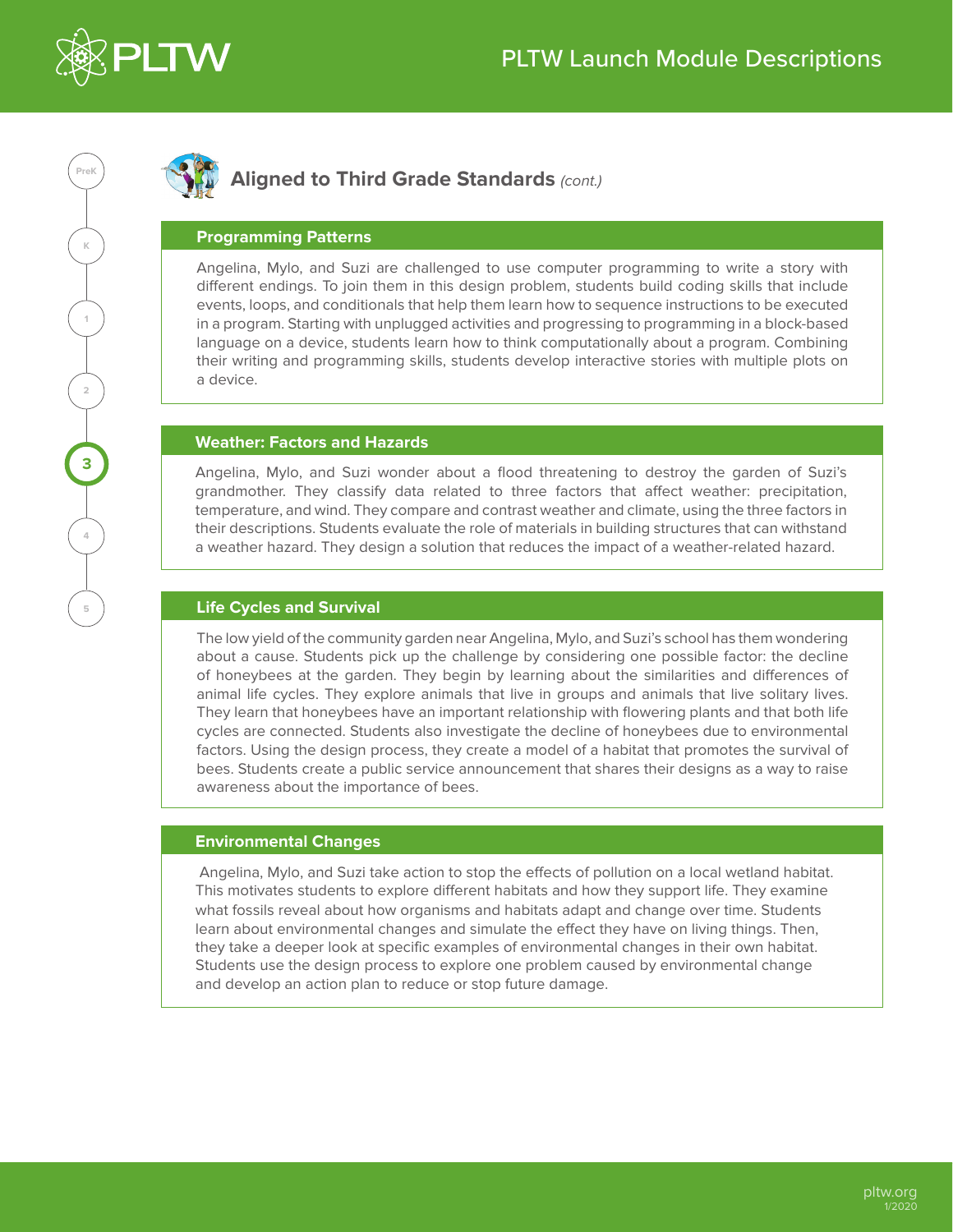



## **Aligned to Fourth Grade Standards**

Students abstract ideas and generalize concepts from specific examples. They develop an enduring sense of accomplishment by addressing human wants and needs with independence through an engineering design process.

## **Energy: Collisions**

Students explore the properties of mechanisms and how they change energy by transferring direction, speed, type of movement, and force. Students discover a variety of ways potential energy can be stored and released as kinetic energy. They explain the relationship between the speed of an object and the energy of that object, as well as predict the transfer of energy as a result of a collision between two objects. The design problem is introduced by Angelina, Mylo, and Suzi watching amusement park bumper cars collide. As students solve the problem for this module, they apply their knowledge and skills to develop a vehicle restraint system.

## **Energy: Conversion**

Students identify the conversion of energy between forms and the energy transfer required to move energy from place to place. They also identify and explain how energy can be converted to meet a human need or want. The design problem is introduced through Angelina, Mylo, and Suzi, who need to move donated food from a truck to a food pantry. Students then apply scientific ideas about the conversion of energy to solve this design problem.

## **Input/Output: Computer Systems**

In this exploration of how computers work, students are encouraged to make analogies between the parts of the human body and parts that make up a computer. Students investigate reaction time as a measure of nervous system function. After Mylo suffers a concussion, his friends become interested in how to diagnose concussions and create a reaction-time computer program to assess a baseline before a concussion occurs. Students apply what they have learned to build their own reaction-time measurement tools. This module has strong connections to the fourth grade Human Brain module.

## **Input/Output: Human Brain**

Students discover how signals passing from cell to cell allow us to receive stimuli from the outside world, transmit this information to the brain for processing, and then send out a signal to generate a response. When Mylo experiences a concussion after falling off a skateboard while not wearing a helmet, he and his friends are motivated to raise awareness about concussions. Inspired by this design problem, students work as part of a team to design, plan, and create a video or podcast to educate children on identifying and preventing concussions.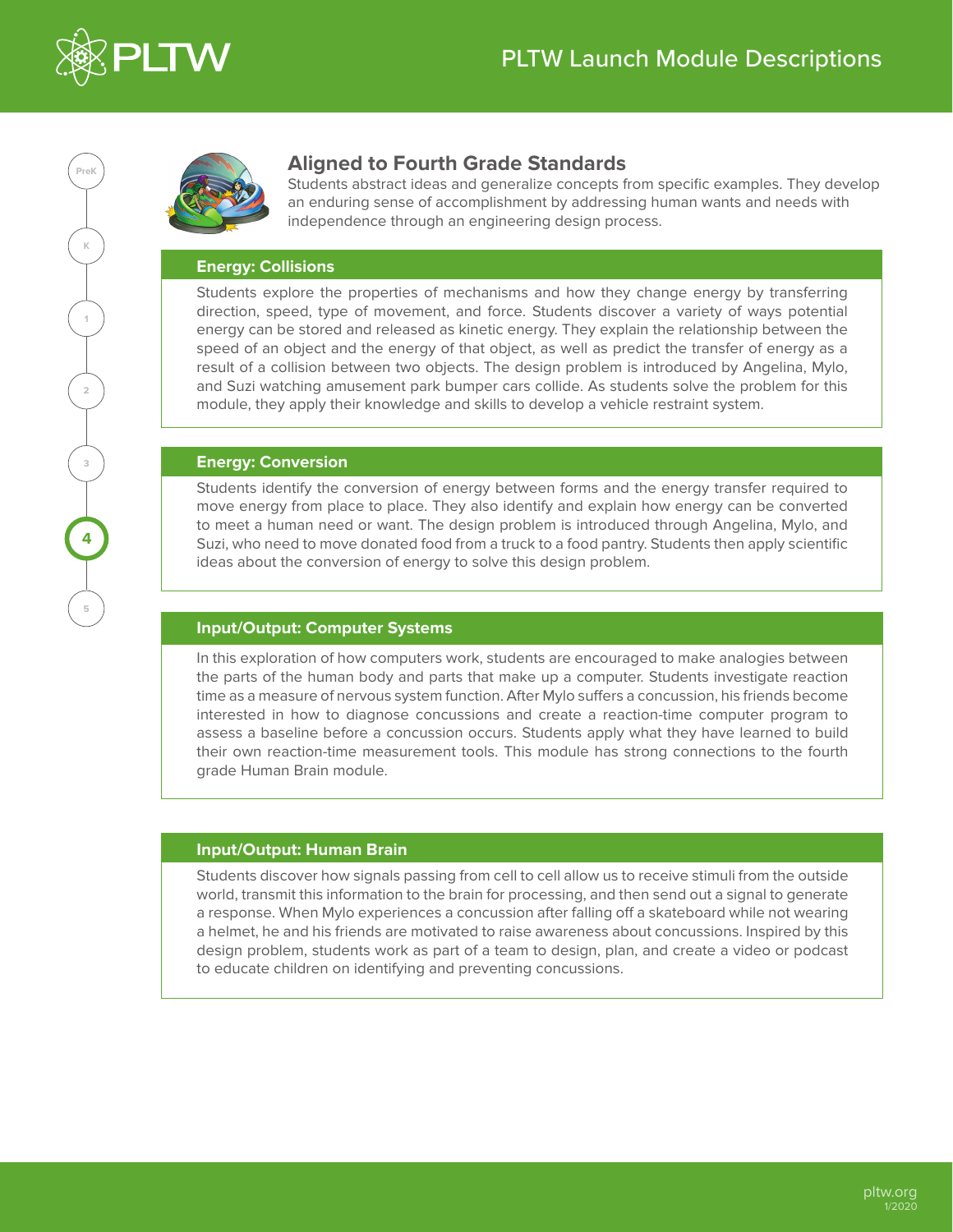

# **K PreK 2 4 41 3 5**

## **Aligned to Fourth Grade Standards** *(cont.)*

## **Waves and the Properties of Light (Available for the 2020-21 school year)**

Students observe the amplitude and wavelength of waves in a simulation, and describe their patterns. They learn that waves move energy from one place to another, which can cause objects to move. They learn that colors are determined by the wavelengths of light through an investigation using the primary colors of light. Then, students explore how light interacts with different materials that are transparent, translucent, and opaque. They use the design process to design a game that incorporates their knowledge and skills about light, gained throughout the module.

## **Organisms: Structure and Function (Available for the 2020-21 school year)**

Students examine a wide range of organisms, exploring their unique internal and external structures to understand how they support each animal's survival, growth, behavior, and reproduction. Students' view of organism structures becomes more complex as they experience how individual structures combine into larger systems. They make decisions about the types of structures and systems a plant needs to survive. Then they work toward solving the problem raised in the introduction story: How can we create a prosthesis that will help an animal eat or move effectively again? Using the design process, students apply their knowledge to design, build, test, and refine a model prosthesis for an injured animal.

## **Earth: Past, Present, and Future (Available for the 2020-21 school year)**

Students explore natural features on Earth. They learn about different landforms and bodies of water. Students take a deeper look at the origins of landforms as they learn about tectonic plates and plate boundaries. They examine how landforms have changed over time due to weathering and erosion. Students investigate how mechanical and chemical weathering impacts the Earth, and they identify examples of weathering in their local area. Students use the design process to create a documentary that explains how one of Earth's landforms has been shaped over time.

## **Earth: Human Impact and Natural Disasters (Available for the 2020-21 school year)**

Students explore the relationship between humans and the environment. They learn how to reduce the impacts of humans on the environment and use the design process to create an upcycled project. Students investigate natural disasters, specifically earthquakes, to determine their frequency, location, and the risk of harm to humans. They design emergency preparedness kits to demonstrate their understanding of the challenges that natural disasters pose. Students follow the design process to generate a plan to reduce the human impact on Earth or to lessen the impact of natural disasters on humans.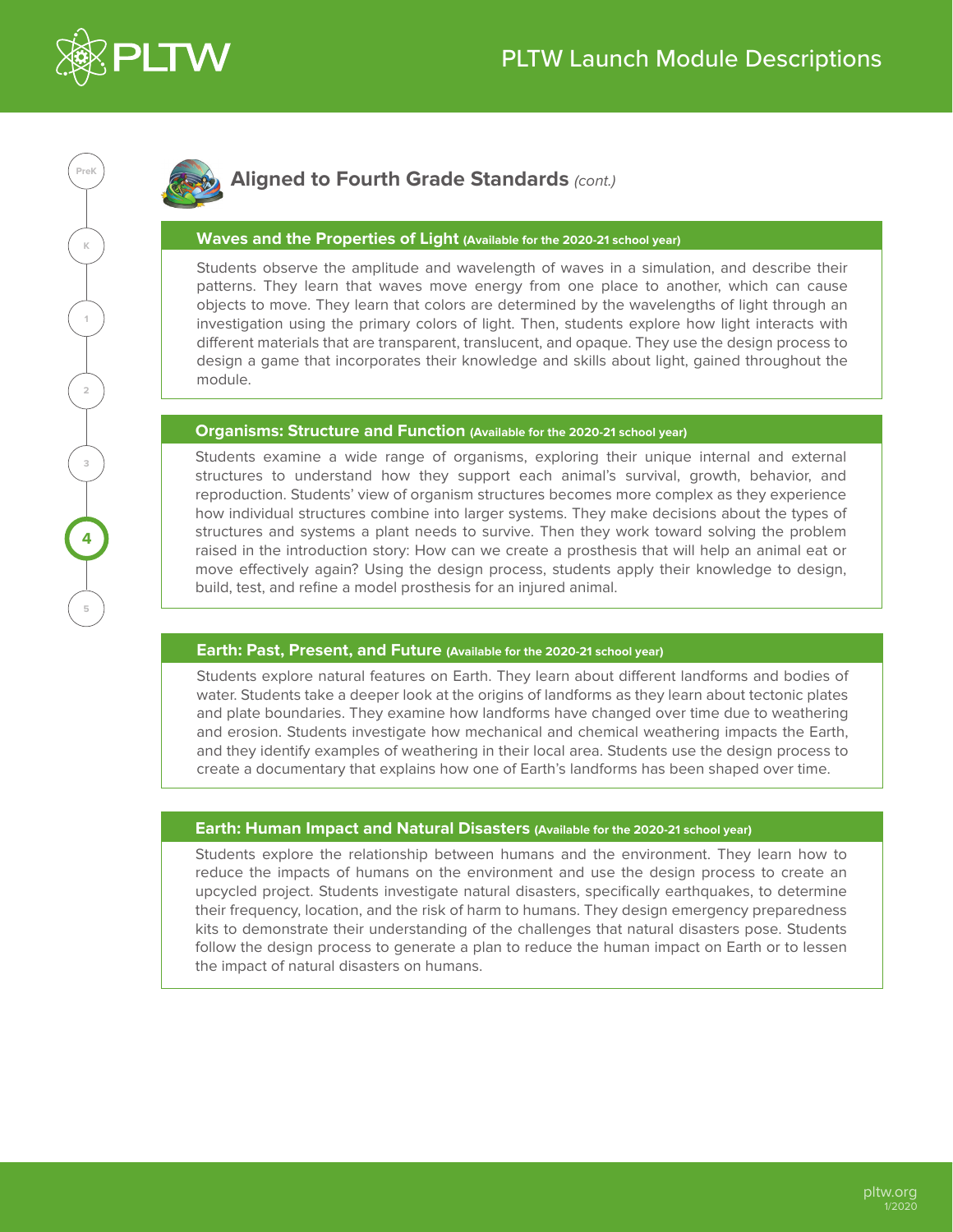



## **Aligned to Fifth Grade Standards**

Students apply technology to help others, and magnify their potential impact through the use of robotics, computer modeling, and simulations. They make sense of data while seeking answers to their own questions.

## **Robotics and Automation**

Students explore the ways robots are used in today's world and their impact on society and the environment. Students learn about a variety of robotic components as they build and test mobile robots that may be controlled remotely. Angelina, Mylo, and Suzi are tasked with designing a mobile robot that can remove hazardous materials from a disaster site. Students are then challenged to design, model, and test a mobile robot that solves this design problem.

## **Robotics and Automation: Challenge**

Students expand their understanding of robotics as they explore mechanical design and computer programming. This module focuses on developing skills needed to build and program autonomous robots. Angelina, Mylo, and Suzi are tasked with designing an automatic-guided vehicle to deliver supplies to a specific area in a hospital without being remotely controlled by a person. Inspired by this design problem, students work with a group to apply their knowledge to design, build, test, and refine a mobile robot that meets a set of design constraints.

## **Infection: Detection**

Students explore transmission of infection, agents of disease, and mechanisms the body uses to stay healthy. Through a simulation, they compare communicable and non-communicable diseases. In the design problem, Suzi comes down with a fever and sore throat, and her friends wonder how this illness might have spread across the school. Students tackle the design problem by examining evidence to deduce the agent of infection, the likely source of the outbreak, and the path of transmission through a school. They design and run an experiment related to limiting the spread of germs and apply results to propose appropriate prevention methods.

## **Infection: Modeling and Simulation**

In this module, students investigate models and simulations and discover powerful ideas about computing. The design problem – related to the Infection: Detection module – is introduced as Mylo and Angelina look to model an infectious disease to simulate how an illness spread through their class. Applying their new understandings, students program their own models and collect data by running simulations with different parameters.